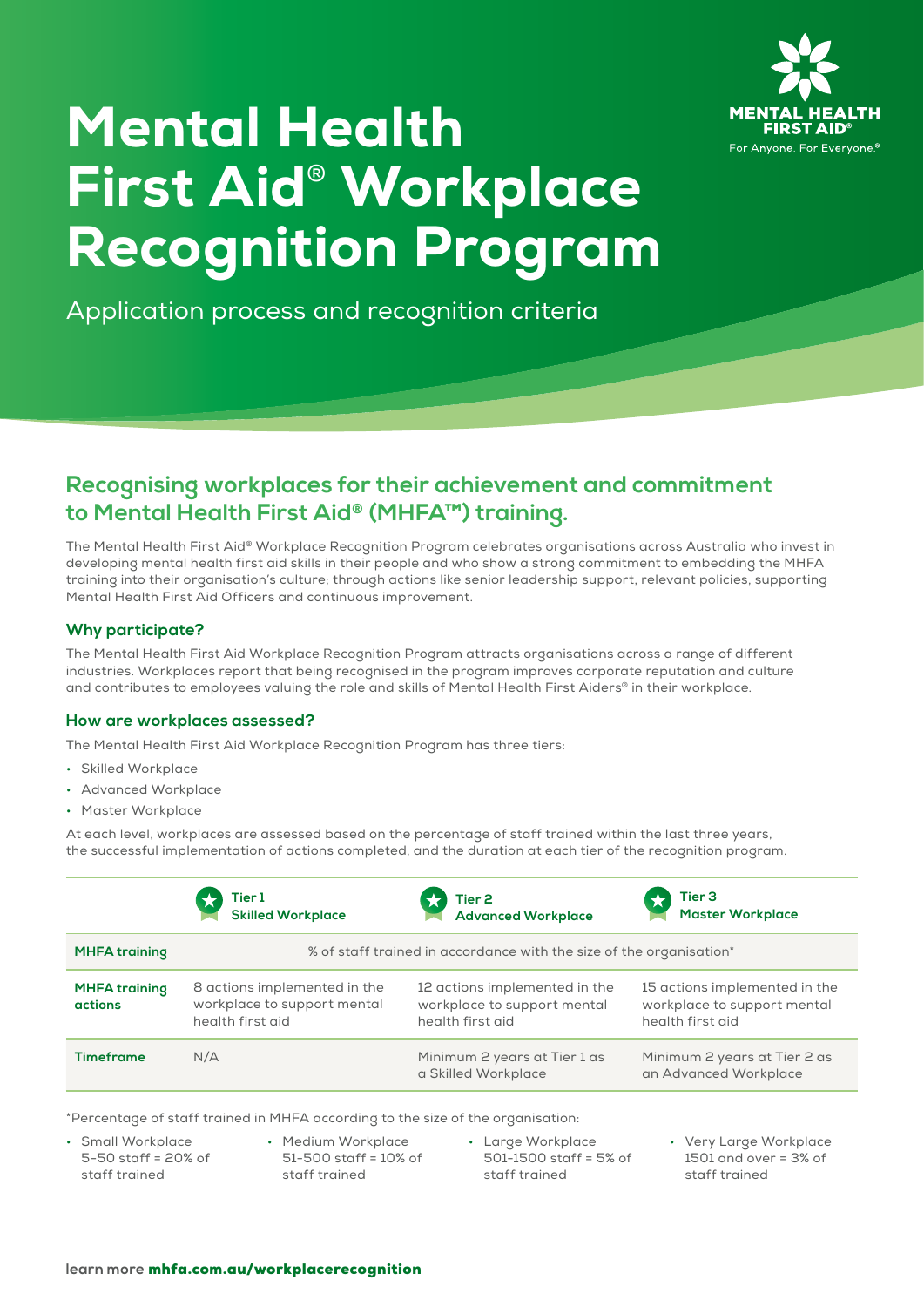#### **How are workplaces recognised?**

The Mental Health First Aid Workplace Recognition Program recognises workplaces through:

- An electronic Certificate of Recognition
- A digital badge that can be used on their email signature and website
- Their company logo featured on the Mental Health First Aid Australia website

|             | Tier 1                                                                                                                                                         | Tier 2                                                                                                                                                                                                    | Tier <sub>3</sub>                                                                                                                                                                                                                                                                                                                 |
|-------------|----------------------------------------------------------------------------------------------------------------------------------------------------------------|-----------------------------------------------------------------------------------------------------------------------------------------------------------------------------------------------------------|-----------------------------------------------------------------------------------------------------------------------------------------------------------------------------------------------------------------------------------------------------------------------------------------------------------------------------------|
|             | <b>Skilled Workplace</b>                                                                                                                                       | <b>Advanced Workplace</b>                                                                                                                                                                                 | <b>Master Workplace</b>                                                                                                                                                                                                                                                                                                           |
| Recognition | • Skilled Workplace Certificate<br>• Digital badge for website<br>and email signatures<br>• Organisational logo on<br>mhfa.com.au<br>• Option for a case study | • Advanced Workplace<br>Certificate<br>• Digital badge for website<br>and email signatures<br>• Organisational logo on<br>mhfa.com.au<br>• Option for a case study<br>• Option for a social<br>media post | • Master Workplace<br>Certificate<br>• Digital badge for website<br>and email signatures<br>• Organisational logo on<br>mhfa.com.au<br>• Option for a case study<br>• Option for a social<br>media post<br>• Option to co-present<br>with Mental Health<br>First Aid Australia<br>(subject to approved<br>speaking opportunities) |

#### **Who can apply?**

All organisations with an Australian worksite are eligible to apply, as well as consortiums, individual worksites of multi-site organisations and individual workplace departments. Workplaces require a minimum of 5 full time equivalent (FTE) staff or more to apply.

#### **How to calculate the number of staff trained in Mental Health First Aid?**

Count the number of staff who have completed MHFA training in the last three years. This calculation should include MHFAiders® (staff who have completed the training) and Accredited MHFAiders® (staff who have completed both the training and the short Accreditation assessment that follows the course).

FTE represents the number of working hours that one full-time employee completes during a fixed time period. For example, if two employees work 0.5 FTE (2.5 days per week), that equates to 1 x FTE. Casual staff are not included in the FTE calculation for the purposes of this program.

#### **What actions do workplaces need to implement?**

Workplaces have the flexibility of selecting actions suggested by Mental Health First Aid Australia or creating their own actions to support the implementation of mental health first aid in their workplace (subject to review).

Workplaces are required to provide evidence of each action that has been implemented. The same evidence can be used multiple times if applicable to a number of different actions.

Appropriate evidence could include:

- Meeting minutes
- Strategy documents
- Action plans
- Policy documents
- Copies of relevant written correspondence
- Photos of team activities
- Resources

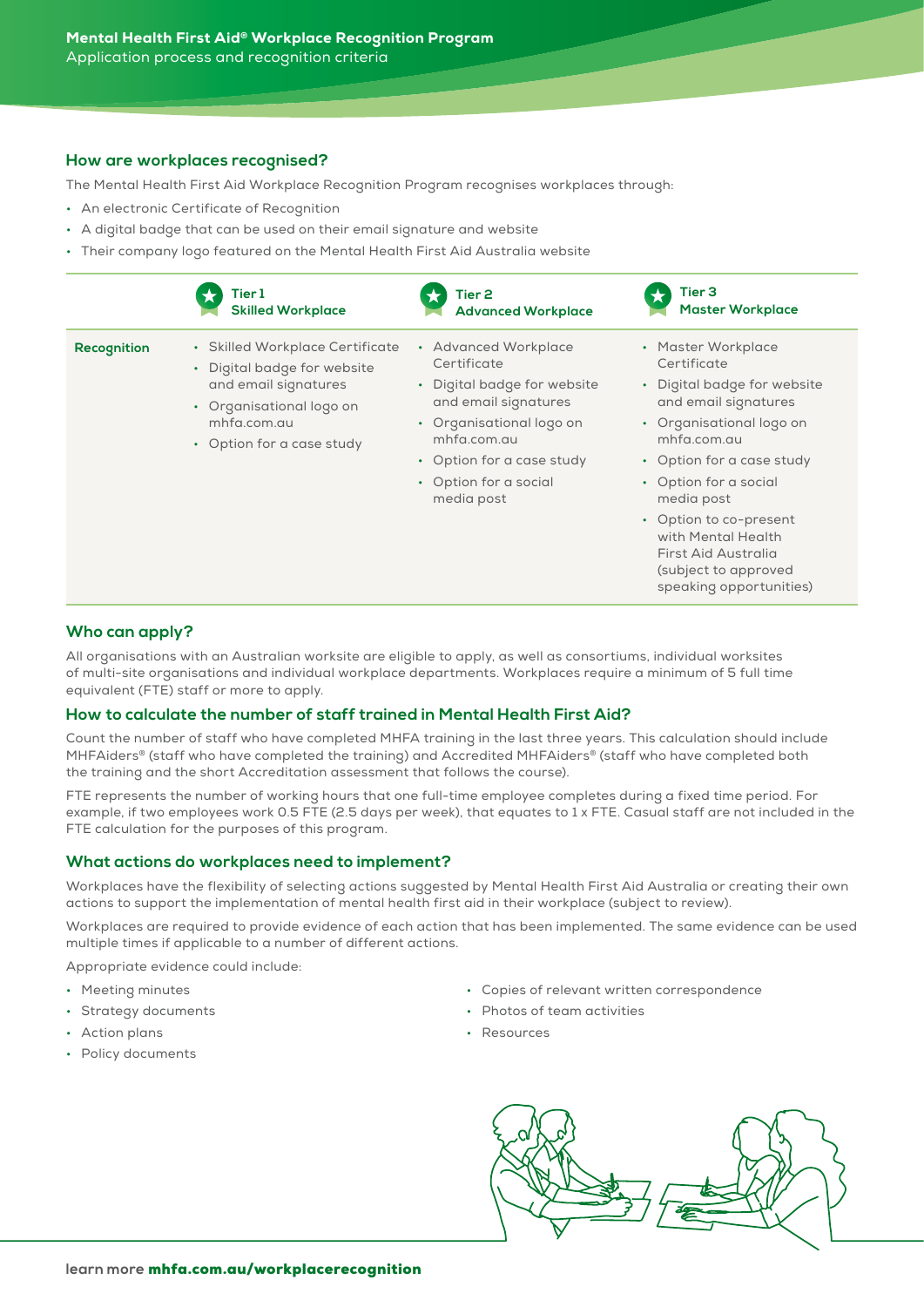#### **Priority Area: Leadership commitment and engagement actions**

- **1.** MHFA training is incorporated into a broader framework or strategy.
- **2.** There is an annual work plan for MHFA training in the workplace.
- **3.** An existing or new committee is appointed to lead and coordinate the MHFA training program within the workplace and is comprised of employees from a range of areas within the workplace.
- **4.** One or more leaders are appointed to champion Mental Health First Aid and are accountable for driving the workplace's MHFA strategy.
- **5.** MHFA training is incorporated into the workplace's communications strategy. For example:
	- Posters displayed around the office
	- Information about MHFA training is included on the intranet and/or internal communication channels
	- MHFA training is promoted to clients
	- Promotion of MHFA training is included at other workplace events
	- Mental Health First Aid Officers are equipped with identifying uniform and/or materials
	- Information about MHFA training is included in external communication channels
- **6.** Senior management demonstrates engagement and participation with Mental Health First Aid (e.g. senior leaders have participated in the Introduction to MHFA for Senior Leaders session).

#### **Priority Area: Workforce skilled in Mental Health First Aid actions**

- **7.** MHFA training is incorporated into the employee induction process.
- **8.** The recruitment policy requires staff in particular roles (e.g. client facing roles) to have a current Mental Health First Aid certificate or be willing to undertake training.
- **9.** The workplace requires all employees trained in Mental Health First Aid to become accredited MHFAiders® (i.e. they successfully complete the post-course accreditation assessment).
- **10.** MHFA training is provided to a broad reach of staff across the workplace (e.g. at all sites, floors or teams).
- **11.** Employees are provided with refresher training every three years in accordance with the MHFAider accreditation period.
- **12.** MHFA training is included in the scheduled training offering to staff (e.g. MHFA training is run every 6 months as part of the workplace's training calendar).
- **13.** MHFA training is integrated into other development programs within the workplace such as leadership programs.
- **14.** At least one employee is trained as an Accredited MHFA Instructor.
- **15.** The workplace provides opportunities to reflect on learning after MHFA training is delivered (e.g. lunchtime sessions to revisit the action plan or email reminders of key messages from the training).